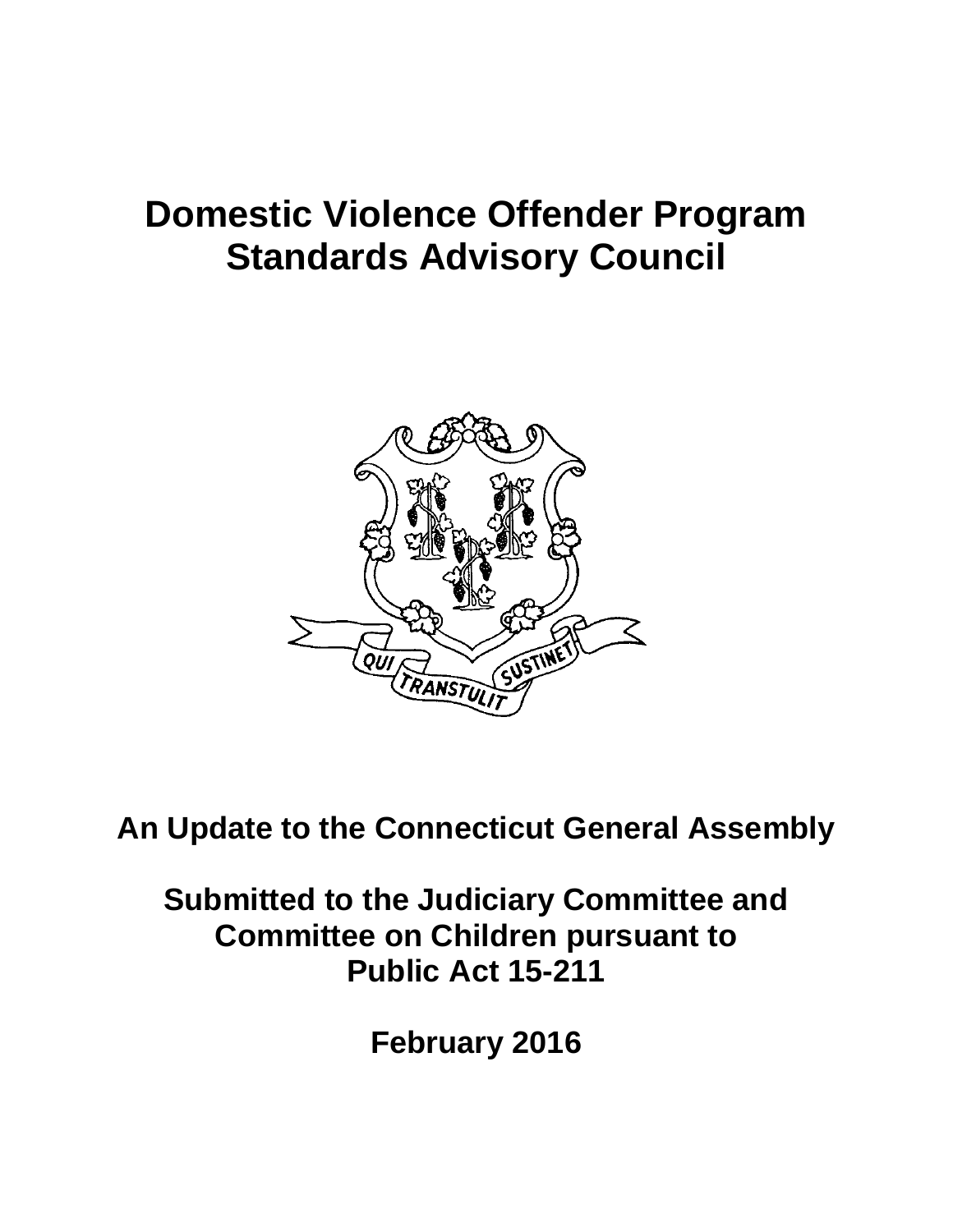### **INTRODUCTION:**

Section 19 of Public Act 15-211 established a Domestic Violence Offender Program Standards Advisory Council. This Advisory Council was charged with promulgating, reviewing and updating/amending (as necessary), the standards that were presented to the Criminal Justice Policy Advisory Committee in 2014.

The membership of the Advisory Council consists of Co-Chair Joseph DiTunno, Co-Chair Karen Jarmoc, Linda Cimino, Karen Diebolt, Merit Lajoie, Stephen Lanza, Chief Marc Montminy, Mary Painter, Brian Pear, David Rentler, PsyD, Monica Rinaldi, Nydia Rios-Benitez, and Nancy Turner. There are four current vacancies on the Council.

The Council met on three separate occasions (September 30, 2015, November 18, 2015, and January 13, 2016) and the agendas/minutes are attached to this report for review. In addition, a public comment period was held during the month of October to solicit input from the community regarding the standards and implementation within systems. Despite the month long opportunity to respond with feedback, no individual or agency offered any comments to the Council.

### **BACKGROUND**:

Prior to the establishment of the Domestic Violence Offender Program Standards Advisory Council, significant work was conducted by a multi-disciplinary team formulated through the Criminal Justice Policy Advisory Committee (CJPAC). This team, comprised of many individuals appointed to the current Advisory Council, spent nearly one year researching and drafting the Domestic Violence Offender Program Standards.

These standards were submitted to and reviewed by the CJPAC. The current legislative Advisory Council was established to formalize the process of determining the standards necessary to ensure quality interventions that hold offenders accountable for their violence and to implement the standards in current practice.

The Domestic Violence Offender Program Standards are to be applied in criminal court domestic violence cases when a defendant is not referred to a Judicial Branch contracted service. The Judicial Branch oversees two Batterer Intervention Programs (EXPLORE and EVOLVE) that currently meet or exceed the standards. There are also community-based interventions (individual and group formats) utilized by defendants to address domestic violence criminal charges. It is for these type of programs, accessed by numerous defendants not referred to the Family Violence Intervention Unit (see CGS 46b-38), that standards are required to ensure effective service and consistent delivery statewide.